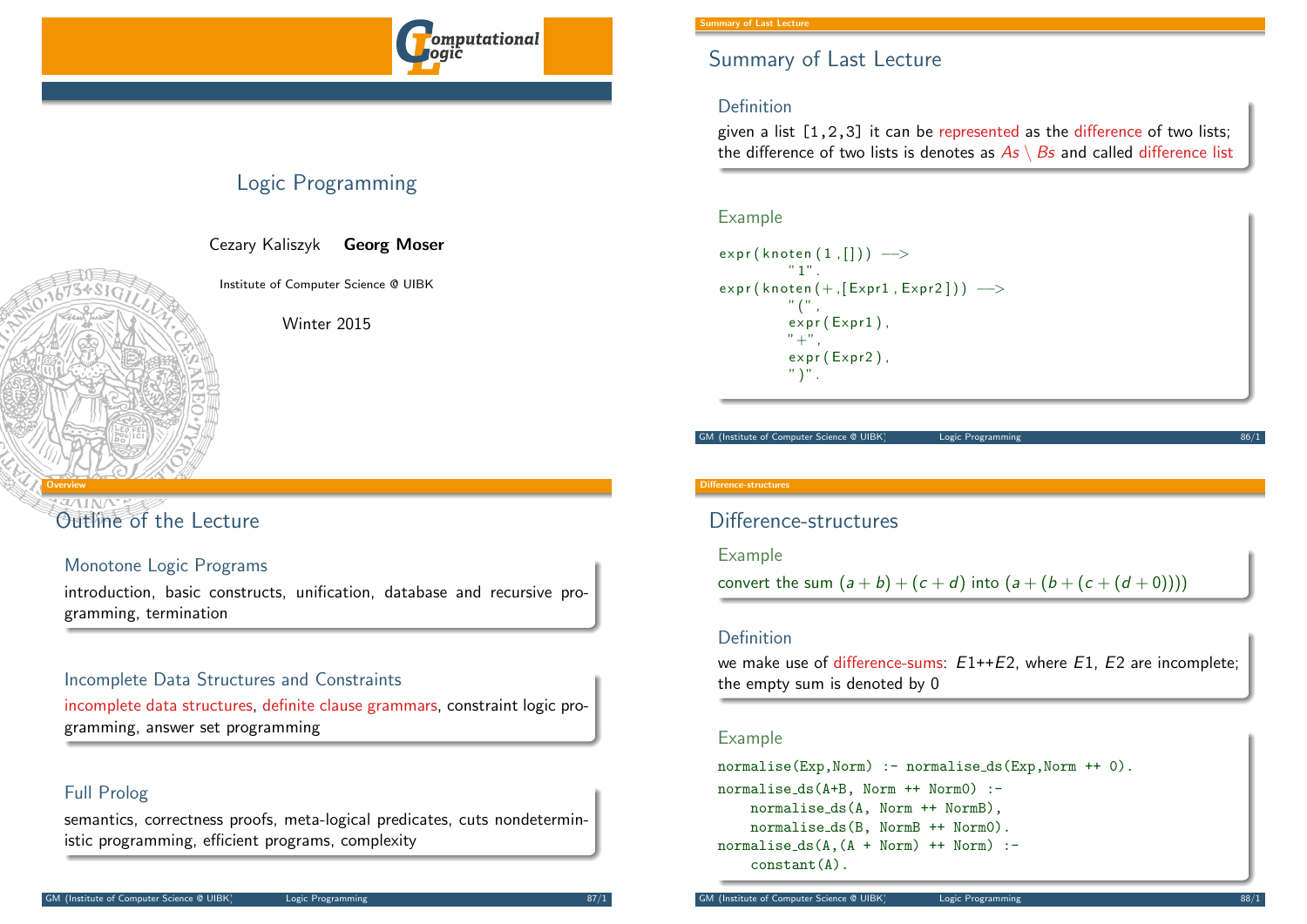## Example (Definite Clause Grammars)

```
sentence(sentence(N,V)) \rightarrow noun\_phrase(N), verb\_phrase(V).\text{noun\_phrase(np(D,N))} \rightarrow \text{determiner(D), noun\_phrase2(N)}.noun\_phrase(np(N)) \rightarrow noun\_phrase2(N).\text{noun\_phrase2(np2(A,N))} \rightarrow \text{adjective(A), noun\_phrase2(N)}.\text{noun\_phrase2(np2(N))} \rightarrow \text{noun(N)}.verb\_phrase(vp(V,N)) \rightarrow verb(V), noun phrase(N).
verb_phrase(vp(V)) \rightarrow verb(V). determiner \rightarrow [the].
determiner \rightarrow [a].
\text{noun} \rightarrow [\text{pie-plate}].\text{noun } \rightarrow [surprise].
adjective \rightarrow [decorated].
verb \rightarrow [contains].
```

```
sentence(PT) \stackrel{*}{\Rightarrow} "the decorated pie-plates contain a surprise"
```
GM (Institute of Computer Science @ UIBK) Logic Programming

#### Definite Clause Grammars

# <span id="page-1-0"></span>[Extensi](#page-1-0)on: Number Agreement

### Example

```
sentence(sentence(NP, VP), Num) \rightarrownoun_phrase(N,Num), verb_phrase(V,Num).
.
.
.
determiner(det(the),Num) \rightarrow [the].
determiner(det(a), singular) \rightarrow [a].
\text{noun}(\text{noun}(\text{pie-plate}), \text{singular}) \rightarrow [\text{pie-plate}].
\text{noun}(\text{noun}(\text{pie-plates}), \text{plus}) \rightarrow [\text{pie-plates}].\text{noun}(\text{source}), singular) \rightarrow [surprise].
\text{noun}(\text{sum}(\text{surprises}), \text{plural}) \rightarrow [\text{surprises}].
adjective(adj(decorated)) \rightarrow [decorated].verb(contains).singular) \rightarrow [contains].verb(vert),plural) \rightarrow [contain].
sentence(PT) \stackrel{*}{\Rightarrow} ''the decorated pie-plates contain a surprise''
```
#### Definite Clause Grammars

### Example

| sentence(PT) $\stackrel{*}{\Rightarrow}$ ''the decorated pie-plate contains a surprise'' |  |  |  |  |
|------------------------------------------------------------------------------------------|--|--|--|--|
| sentence(PT) $\stackrel{*}{\Rightarrow}$ ''the decorated pie-plates contain a surprise'' |  |  |  |  |

### Example

 $determiner(det(the)) \rightarrow [the]$ .  $determiner(det(a)) \rightarrow [a]$ .  $\text{noun}(\text{noun}(\text{pie-plate}) \rightarrow [\text{pie-plate}]$ .  $\text{noun}(\text{noun}(\text{pie-plates})) \rightarrow [\text{pie-plates}].$  $\text{noun}(\text{noun}(\text{surprise})) \rightarrow [\text{surprise}]$ .  $\text{noun}(\text{noun}(\text{surprises})) \rightarrow [\text{surprises}]$ .  $adjective(adj(decorated)) \rightarrow [decorated].$  $verb(rerb(contains)) \rightarrow$  [contains].  $verb(rech(contain)) \rightarrow [contain].$ sentence(PT)  $\stackrel{*}{\Rightarrow}$  ''the decorated pie-plates contains a surprise''

GM (Institute of Computer Science @ UIBK) Logic Programming

#### Definite Clause Grammars

```
Example
```
sentence --> subject. predicate.

```
subject \longrightarrow[ the ], [ big ], [ bear ].
subject \longrightarrow" the" \cdot " little" \cdot " lion".
predicate \longrightarrow[roars].
p redicate \rightarrow[ is , happy ].
predicate \longrightarrow[ lives, in, the, golden, city ].
```

```
: phrase (sentence, Text), Text = [the, big, bear, roars].
```

```
: phrase (sentence, Text), Text = [116, 104, 101, 108, 105| ...
```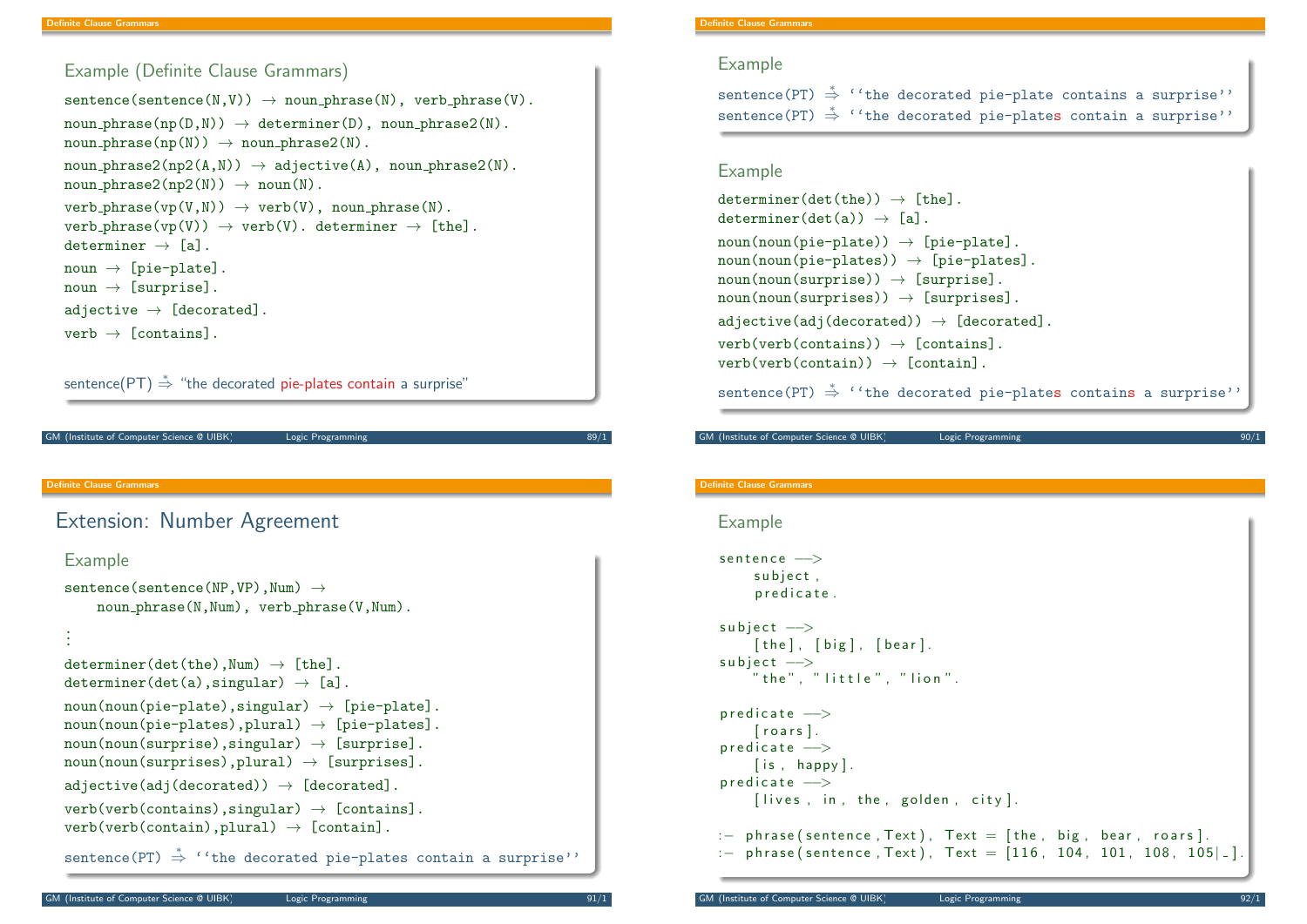# Regular Predicate from Within a DCG

### Task

```
write a DCG for number(N) that recognised numbers in English:
  ? - phrase (number (N)," one hundred and seventy five").
  N = 175 ;
```
# Definition

Prolog provides an arithmetical interface

Value is Expression

| Example       |          |              |  |
|---------------|----------|--------------|--|
| $X$ is $3+5$  | 8 is 3+5 | $N$ is $N+1$ |  |
| $X \mapsto 8$ | true     | nonsensical  |  |

#### GM (Institute of Computer Science @ UIBK) Logic Programming Computer 193/1

#### Advanced Programmingtechniques

# <span id="page-2-0"></span>[Gener](#page-1-0)[ate a](#page-2-0)nd Test

# Theorem (Four Colour Theorem)

no more than four colours are required to colour the regions of a map so that no two adjacent regions have the same color



### Definite Clause Grammars

```
Solution
number(0) \longrightarrow "zero".number(N) \longrightarrow xxx(N).
xxx(N) \longrightarrow digit (D), "hundred", rest_xxx (N1),
                \{N \text{ is } D \times 100 + N1\}.
rest_xxx(0) \longrightarrow "".
r e s t _ x x x (N) - \Rightarrow " and ", x x (N).
xx(N) \longrightarrow digit (N).
xx(N) \longrightarrow teen (N).
xx(N) \longrightarrow tens(T), rest_xx(N1), {N is T + N1 }.
rest_x (0) \longrightarrow "".rest_x (N) \longrightarrow digit (N).
digit (1) \longrightarrow "one".
digit (2) --> "two".
teen (10) --> "ten".
tens (20) \longrightarrow "twenty".
```
GM (Institute of Computer Science @ UIBK) Logic Programming

### Advanced Programmingtechniques

# Auxiliary Predicates

### Example

```
s e l e c t (X, [X|Xs], Xs).
s e l e c t (X, [Y|Ys] , [Y|Zs]) : -
     select(X, Ys, Zs).
```

```
member(X, [X | X s]).
member(X, [-Y | Xs]) :-
    member(X, Xs).
```

```
: - sublist _of ([b, d], [a, b, c, d]).
```

```
sublist_of([], Ys),sublist_of([X|Xs], Ys) :-
    member(X, Ys),
    sublist_of(Xs, Ys).
```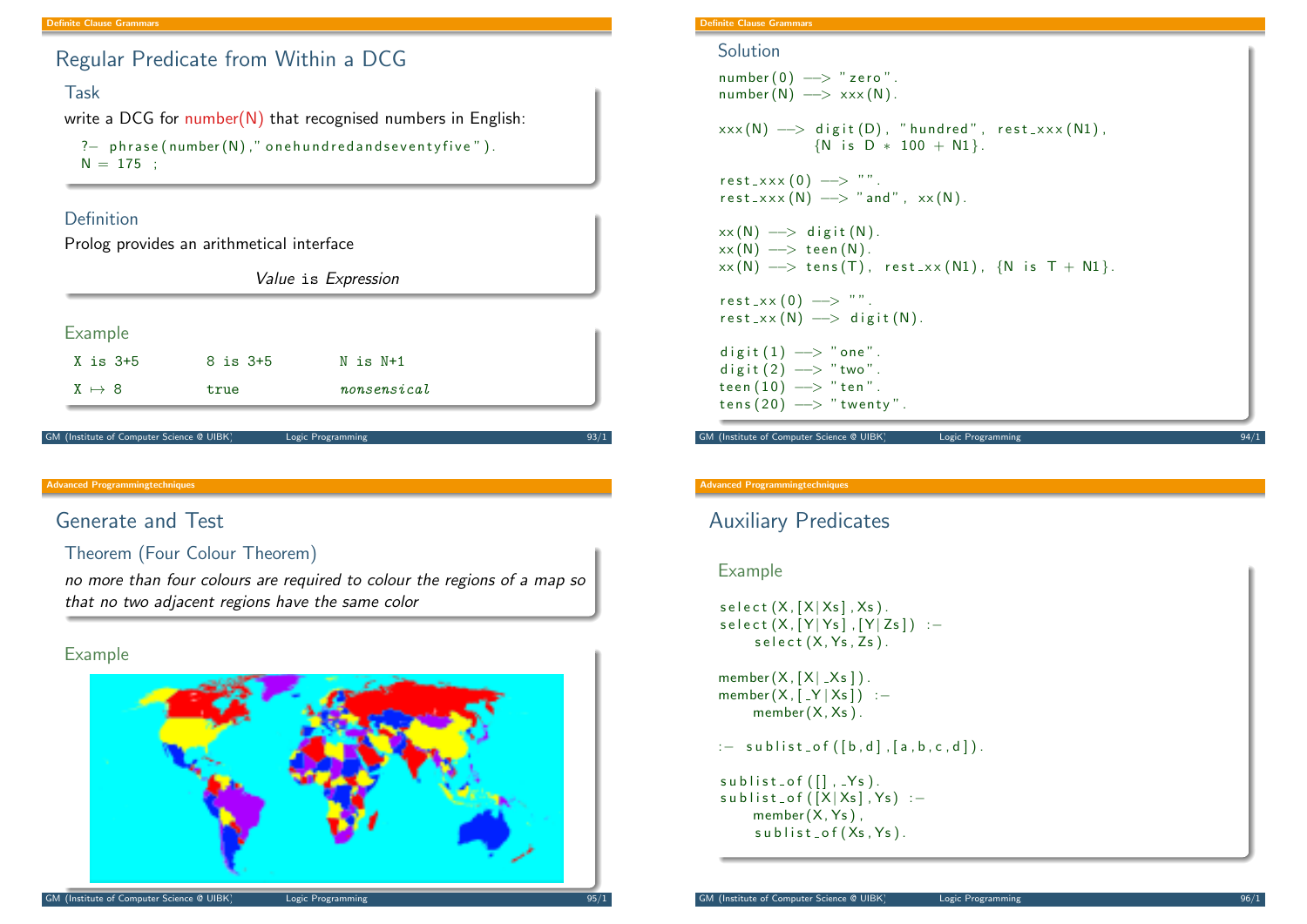# Generate and Test

### Example

```
is map([region(a,A,[B,C,D]), region(b,B,[A,C,E]),
    region(c,C,[A,B,D,E,F]), region(d,D,[A,C,F]),region(e, E, [B, C, F]), region(f, F, [C, D, E])).
```
coloured map([Region|Regions], Colours) : coloured region(Region,Colours), coloured map(Regions,Colours).

```
coloured map([],Colours).
```

```
coloured region(region(Name,Colour,Neighbours), Colours) :-
   select(Colour,Colours,Colours1),
   sublist of(Neighbours,Colours1).
```
### test colour(Map) :-

```
is map(Map),
is colours(Colours),
coloured map(Map,Colours).
```
#### M (Institute of Computer Science @ UIBK) Logic Programming

#### Advanced Programmingtechniques

<span id="page-3-0"></span>

#### dvanced Programmingtechniq

# Nondeterministic Programming

Example

|                   | 0            |       |
|-------------------|--------------|-------|
| $\rightarrow q_0$ | $q_0, q_1\}$ | $q_0$ |
| q1                |              | $q_2$ |
| $*q_2$            |              |       |

### Definition

- A NFA is quintuple  $(Q, \Sigma, \Delta, I, F)$  such that
- $\blacksquare$  Q is a set of states
- $2\Sigma$  is an alphabet
- **3**  $\Delta$  is relation on  $(Q \times \Sigma) \times Q$
- 4 I are the initial states
- $\overline{5}$  F are the final states

GM (Institute of Computer Science @ UIBK) Logic Programming

#### Type Predicates

# Type Predicates

Recall

type predicates are unary relations concerning the type of a term

# Definition

- is\_list: type check for a list
- integer: type check for an integer
- atom: type check for an atom
- compound: type check for a compound term

```
Example
 constant(X) : −
     integer(X).
 constant(X) : -atom(X).
```